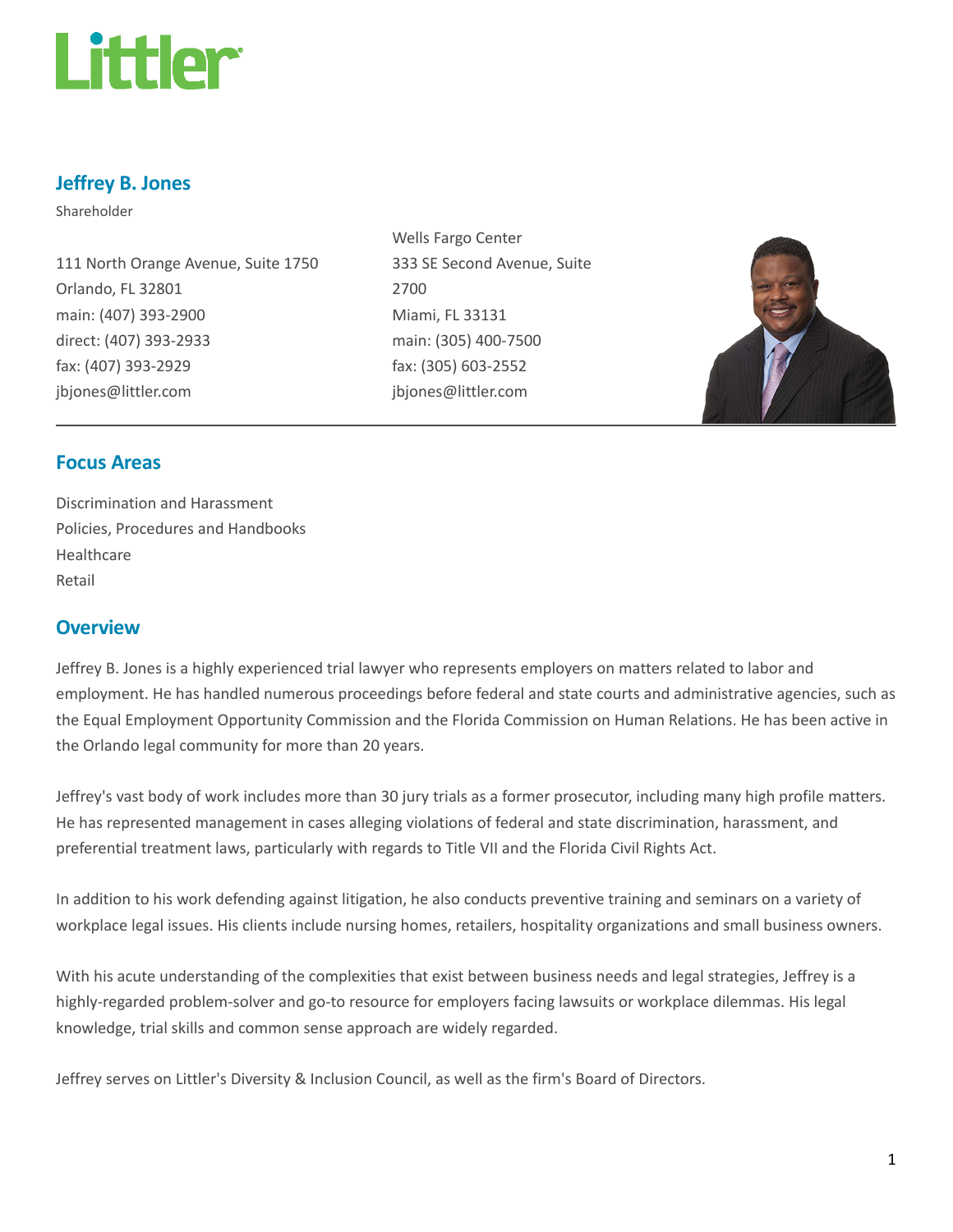

## Professional and Community Affiliations

- Member, National Bar Association
- Member, Orange County Bar Association
- Former Vice President, Paul C. Perkins Bar Association
- Member, Florida Blue Key
- Member, Board of Directors, United Cerebral Palsy of Central Florida
- Member, Board of Directors, IMPOWER
- Member, Board of Directors, 100 Black Men of Orlando, Inc.

### Recognition

- Named, The Best Lawyers in America©, 2013-2022
- Named, Most Influential Black Lawyers, Savoy, 2022
- Awarded, AV® Peer Review Rating, Martindale-Hubbell
- Named, Client Service All-Star, BTI Consulting, 2020

## **Education**

J.D., University of Florida College of Law, 1994 B.S., Florida State University, 1991

## Bar Admissions

Florida

## **Courts**

- U.S. District Court, Middle District of Florida
- U.S. District Court, Northern District of Florida
- U.S. District Court, Southern District of Florida

## Publications & Press

Best Lawyers in America© 2022 Edition Honors More Than 240 Littler Lawyers Littler Press Release August 19, 2021

#### Littler Attorneys Recognized by BTI Consulting and Lawdragon

Littler Press Release December 15, 2020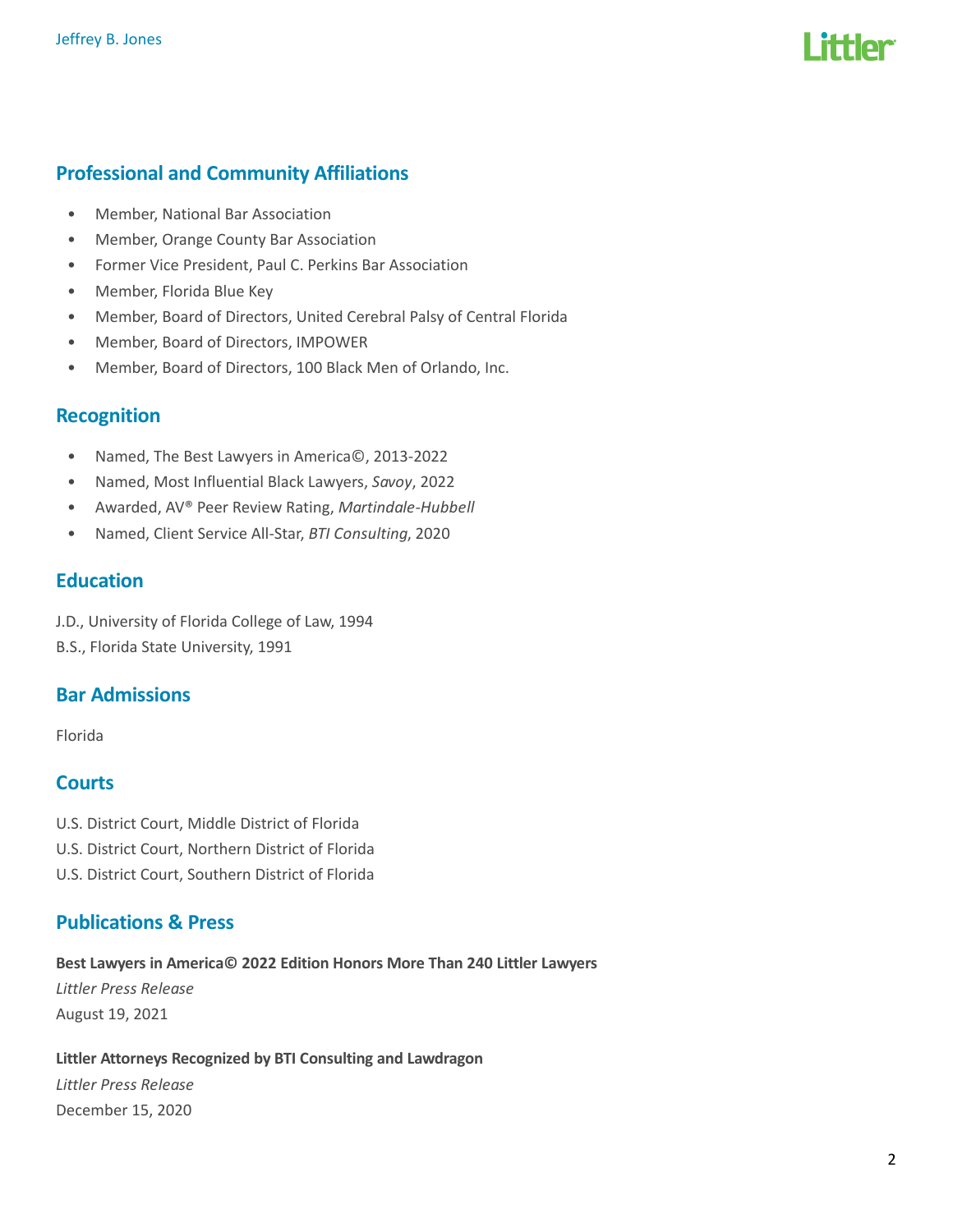

#### Best Lawyers in America© 2021 Edition Honors More Than 250 Littler Lawyers

Littler Press Release August 20, 2020

#### Littler Shareholder Jeffrey B. Jones Appointed Miami Office Managing Shareholder

Littler Press Release August 15, 2019

#### Best Lawyers in America© 2020 Edition Honors More Than 200 Littler Lawyers; 14 Named Lawyer of the Year

Littler Press Release August 15, 2019

# Best Lawyers in America© 2019 Edition Honors More Than 200 Littler Lawyers

Littler Press Release August 15, 2018

#### Best Lawyers in America© 2018 Edition Honors More Than 200 Littler Lawyers

Littler Press Release August 17, 2017

#### The Best Lawyers in America© Honors More Than 180 Littler Lawyers in Its 2017 Edition

Littler Press Release August 16, 2016

#### Littler Shareholders Jeffrey B. Jones and Anthony J. Hall Assume New Leadership Positions Within the Firm

Littler Press Release December 14, 2015

#### Littler Attorneys Recognized in the Best Lawyers in America© 2016 Edition

Littler Press Release August 18, 2015

#### Littler Elects Five New Members to its Board of Directors

Littler Press Release January 26, 2015

#### Littler Attorneys Included in the Best Lawyers in America© 2015 Edition

Littler Press Release August 18, 2014